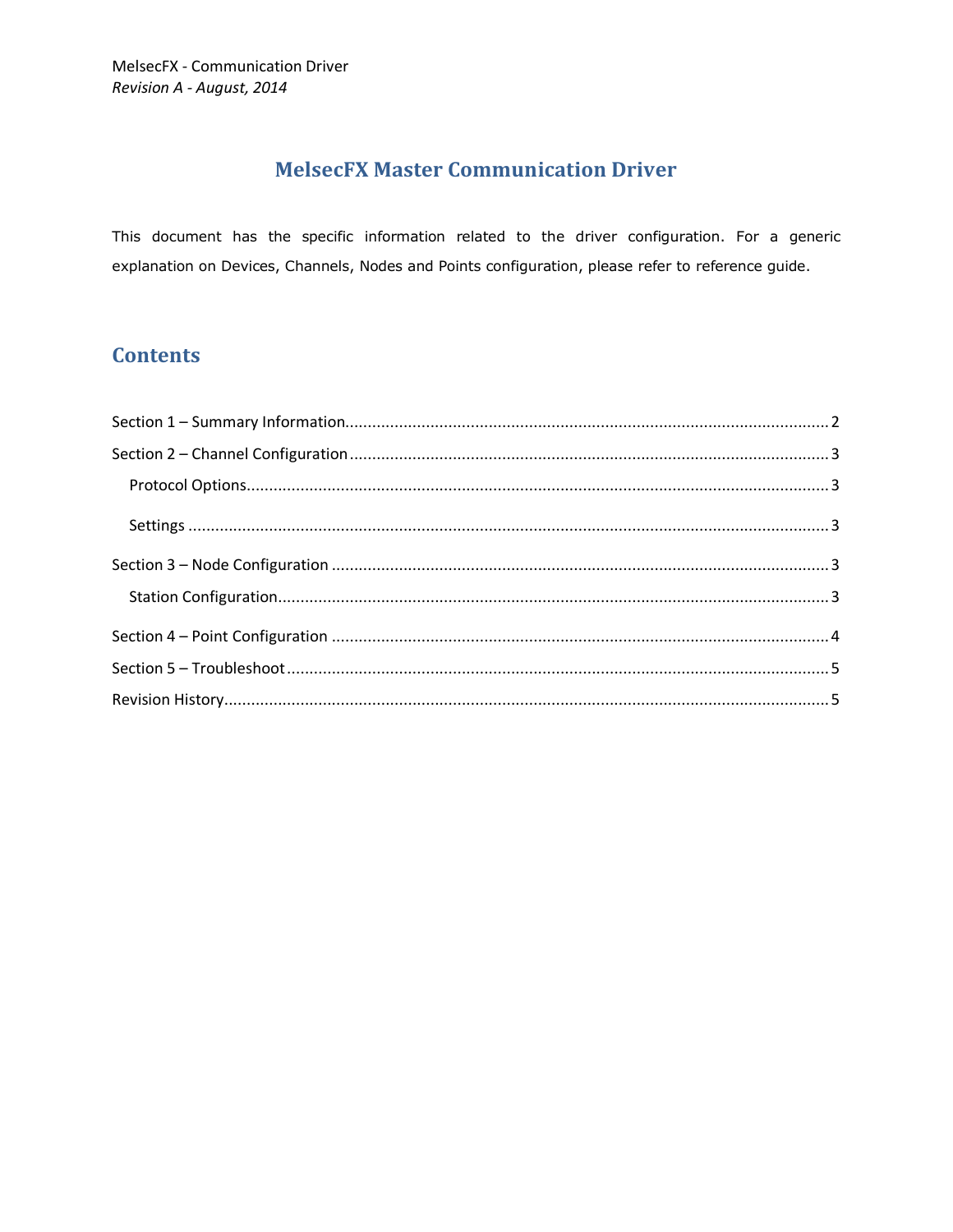### <span id="page-1-0"></span>**Section 1 – Summary Information**

**Communication Driver Name**: MelsecFX

**Implementation DLL**: T.ProtocolDriver. MelsecFX.dll

**Protocol**: Melsec Q 1E frame

**Interface**: TCP/IP

**Description**: MelsecFX communication driver implements communication with Mitsubishi FX Series PLCs using Melsec Q 1E frame. It operates as a Master on TCP/IP networks. The communication blocks are dynamically created according the pooling cycle defined on the AccessType for each point.

**PLC types supported:** Mitsubishi FX Series PLCs and compatibles

**Multi-threading**: user defined

**Max number of nodes**: user defined

**PC Hardware requirements**: Standard PC Ethernet interface board

**Supported Operands:**

| <b>Operand</b>                    | <b>Read</b>  | Write        | Data Type  | <b>Address size</b> |
|-----------------------------------|--------------|--------------|------------|---------------------|
| D - Data register                 | ✓            | ✓            | Short      | 2 bytes             |
| W - Link register                 | ✓            | ✓            | Short      | 2 bytes             |
| R - File register                 | ✓            | ✓            | Short      | 2 bytes             |
| TN - Timer Current value          | ✓            | ✓            | Short      | 2 bytes             |
| TS-Timer Contact                  | ✓            | ✓            | Bit        | 1 bit               |
| TC - Timer Coil                   | ✓            | ✓            | Bit        | 1 bit               |
| <b>CN</b> - Counter Current value | ✓            | ✓            | Short      | 2 bytes             |
| CS - Counter Contact              | ✓            | $\checkmark$ | Bit        | 1 bit               |
| CC - Counter Coil                 | ✓            | ✓            | <b>Bit</b> | 1 bit               |
| X - Input relay                   | $\checkmark$ | $\checkmark$ | Bit        | 1 bit               |
| Y - Output relay                  | $\checkmark$ | ✓            | <b>Bit</b> | 1 bit               |
| M - Internal relay                | ✓            | $\checkmark$ | <b>Bit</b> | 1 bit               |
| B - Link relay                    | ✓            | ✓            | <b>Bit</b> | 1 bit               |
| F - Annunciator                   | ✓            | ✓            | <b>Bit</b> | 1 bit               |

**Table 1**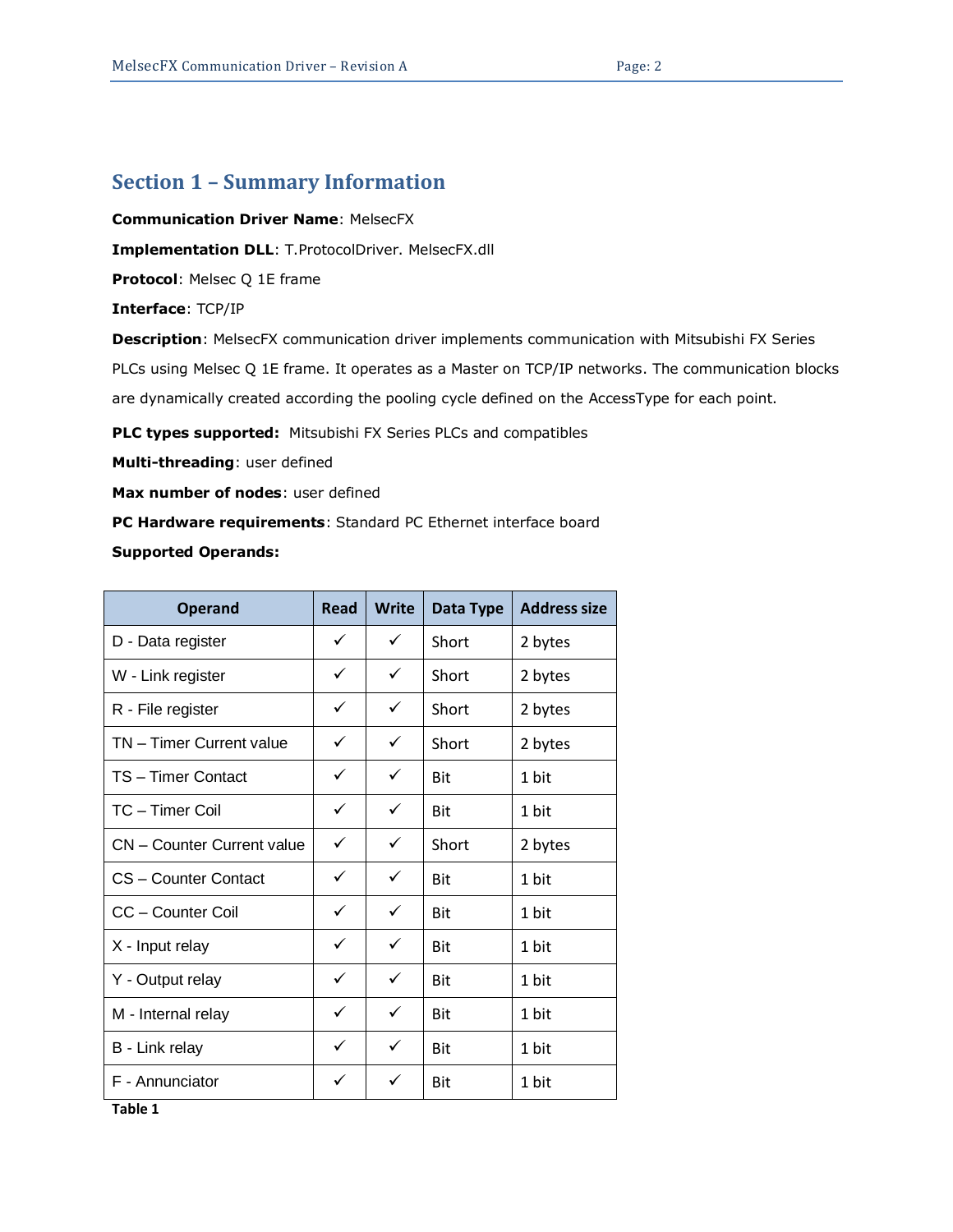### <span id="page-2-0"></span>**Section 2 – Channel Configuration**

#### <span id="page-2-1"></span>**Protocol Options**

- **Maximum size of blocks:** Defines the maximum of addresses in a read block.

#### <span id="page-2-2"></span>**Settings**

TCP/IP:

- **NodeConnections**: Defines the maximum number of parallel requests that will be sent to each node (asynchronous communication)

### <span id="page-2-3"></span>**Section 3 – Node Configuration**

### <span id="page-2-4"></span>**Station Configuration**

TCP/IP:

- Station syntax: <IP address> ; <Port number>

Where : <IP address> = IP address of the slave device in the modbus network

< Port number > = TCP port where the slave device is listening (default is 44818)

Ex: 192.168.1.1 ; 5551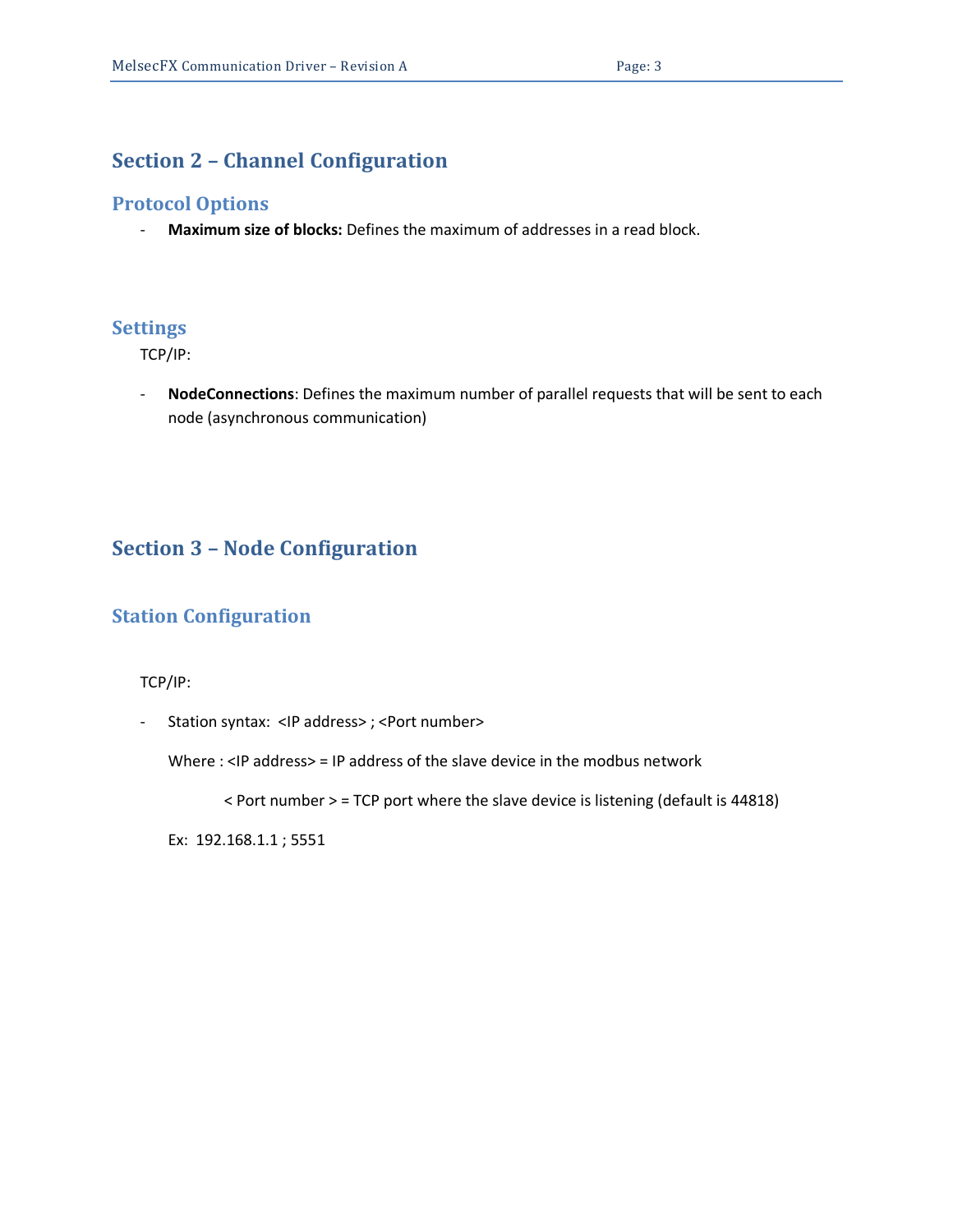## <span id="page-3-0"></span>**Section 4 – Point Configuration**

The syntax for the MelsecFX communication points is: < Operand > <Address>

D Data register W Link register R File register TN Timer Current value TS Timer Contact TC Timer Coil CN Counter Current value CS Counter Contact CC Counter Coil X Input relay Y Output relay M Internal relay B Link relay F Annunciator

Where :

**Operand**: represents the Device Memory :

**Address**: Address number